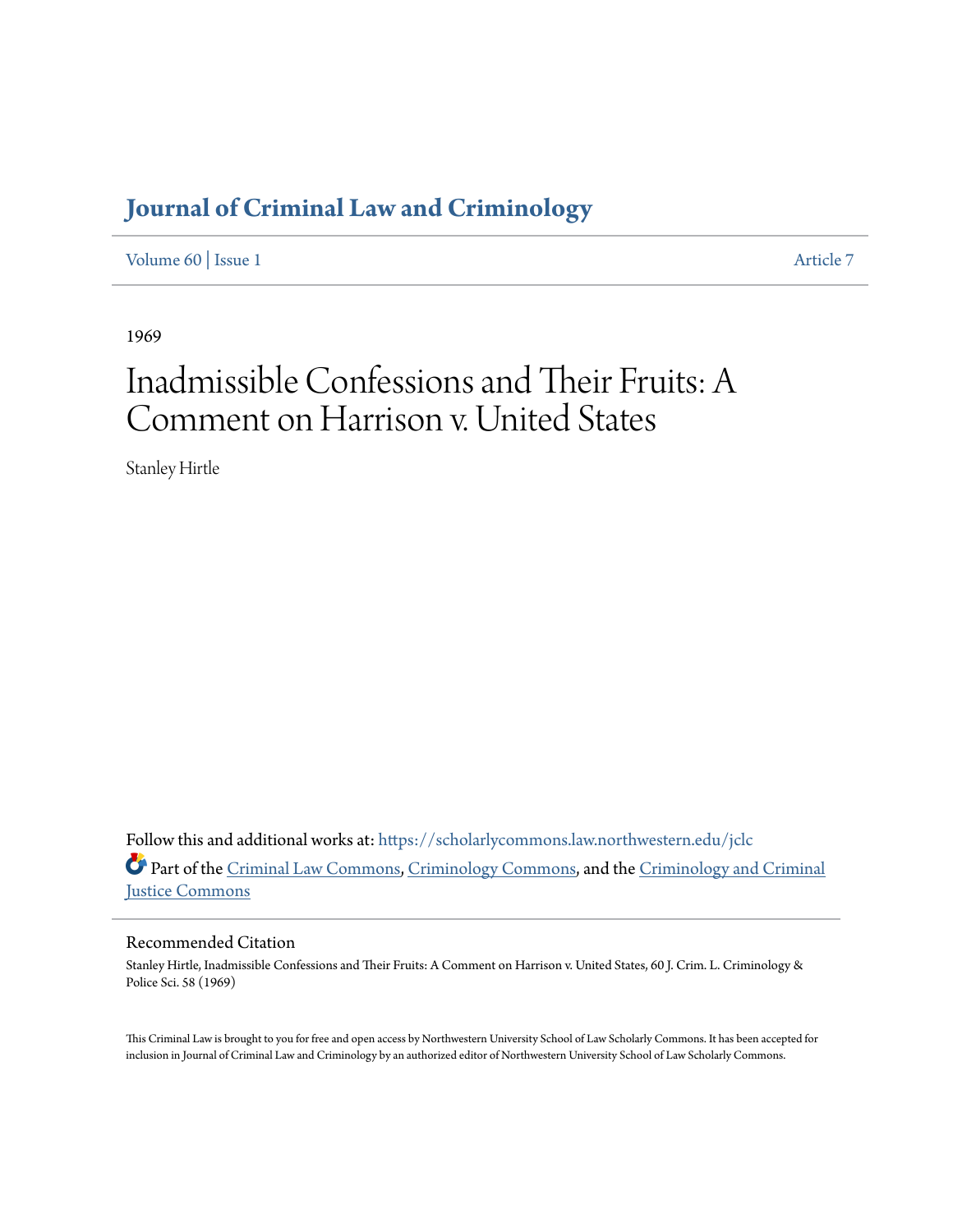to be determined is how these programs can most significantly reduce recidivism. Even though rehabilitation today might not be a *direct* function of reduced recidivism rates, this does not mean that such programs should be discontinued. Rather, more experimentation and research is

penologists understand the true nature of recidivism. *See also* Shohan, Kaufman & Menaker, *The Tel-Mond Follow-Up Research Project,* 5 HousToN L. Rxv. **36 1967).** A. West in *Cultural Background and Treatment of the Persistent Offender,* 28 **FED.** PROB. 17 (June 1964), explains that the prisons must develop more sophisticated approaches to therapy programs, since most of the programs today are aimed at middle-class-not lowclass-psychosis and neurosis. More research must be directed to determine the background and response of the prisoners.

While a limited program of therapy is developed in the prisons, efforts should be made to arouse public support so more money can be made available from the state legislatures for more effective and expensive programs.<sup>78</sup> Private organizations-The American Bar Association for one--should conduct an extensive public relations campaign. Groups should also lobby in attempts to persuade the legislators themselves that improved conditions in the prisons will in the long run benefit society with a reduction in the recidivism rate. A positive approach to rehabilitation-while certainly ineffective by itself-is essential to the establishment of a therapeutic regime in the American prisons.

**<sup>7</sup>**Interview with Kurt Konietzko.

#### INADMISSIBLE **CONFESSIONS AND** THEIR FRUITS: **A COMMENT ON** HARRISON V. **UNITED STATES**

#### STANLEY HIRTLE

Eddie Harrison and two co-defendants were tried and convicted of felony murder, but the conviction was set aside.<sup>1</sup> In his opening remarks at the second trial defense counsel announced that Harrison would not testify,<sup>2</sup> but after the prosecution introduced three confessions in which Harrison admitted having shot the victim during a robbery attempt,<sup>8</sup> Harrison took the stand. He admitted an accidental shooting but denied that there had been a robbery attempt.4 The resulting conviction was overturned<sup>5</sup> because the confessions had been obtained in violation of *Mallory v. United States<sup>6</sup>*

**I** Harrison v. United States, 359 F.2d 214,216 (D.C. Cir. 1965). At the first trial, defendants had been<br>represented by an impostor posing as an attorney.<br><sup>2</sup> Harrison v. United States, 392 U.S. 219,225 (1968).<br>*3Id.* at 220.

*'Id.* at 221. Harrison claimed that the trio had

gone to the victim's house to pawn the gun, which had discharged by accident. If believed, this would have entitled **him** to acquittal on the felony murder charge.

<sup>5</sup> Harrison v. United States, 359 F.2d 214, 222, 224 (D.C. Cir. 1968). **<sup>6</sup>**354 **U.S.** 449 (1957). The case rendered inadmissible

statements made during a detention where there was an "unnecessary delay" in bringing defendant before a magistrate, in violation of Rule 5(a) of the **FEDERAL** RULES OF CRIMINAL PROCEDURE, 18 U.S.C. *See also*<br>Killough v. United States, 336 F.2d 929 (D.C. Cir.<br>1964). The Court of Appeals found that Harrison had confessed while being .detained several hours after police had enough information to take him before the commissioner. 359 F.2d 214, 222.

and *Harling v. United States*.<sup>7</sup> At the third trial the testimony Harrison had given at the second trial was introduced into evidence over counsel's objection, but Harrison did not testify.8 He was again convicted.9 In affirming, the Court of **Ap**peals held that since Harrison's decision to testify in the earlier trial was a volitional exercise of an individual human personality, the testimony was sufficiently attenuated from the original illegality and hence admissible at the subsequent trial.<sup>10</sup> The Supreme Court reversed the conviction, holding that testimony impelled by the admission of a wrongfully obtained confession was inadmissible.<sup>11</sup>

7295 F.2d **161** (D.C. Cir. **1961)** This case rendered inadmissible at a criminal trial statements made by a juvenile before juvenile court waived jurisdiction over him. **In** the District of Columbia, juvenile court has original jurisdiction in cases where a person under twenty one is accused of having violated a law at the time he was under eighteen. D.C. Cone §11-1551 (1967), *formerly* Act of June 1, 1938, ch. 309 §6(b), 52 Stat. 596. Juvenile court may waive jurisdiction in<br>cases where the offense would be punishable by death<br>if committed by an adult. D.C. CODE \$11-1553 (1967),<br>formerly Act of June 1, 1938, ch. 309 \$13, 52 Stat. 599.<br>Harriso jurisdiction over the case. 359 F.2d at 223. **8 392** U.S. 219, 221.

**9** Harrison v. United States, 387 F.2d 203,206 (D.C. Cir. 1967).

*1 0 Id.* at 210.

needed.

**<sup>&</sup>quot;392 U.S. 219,** 224-26.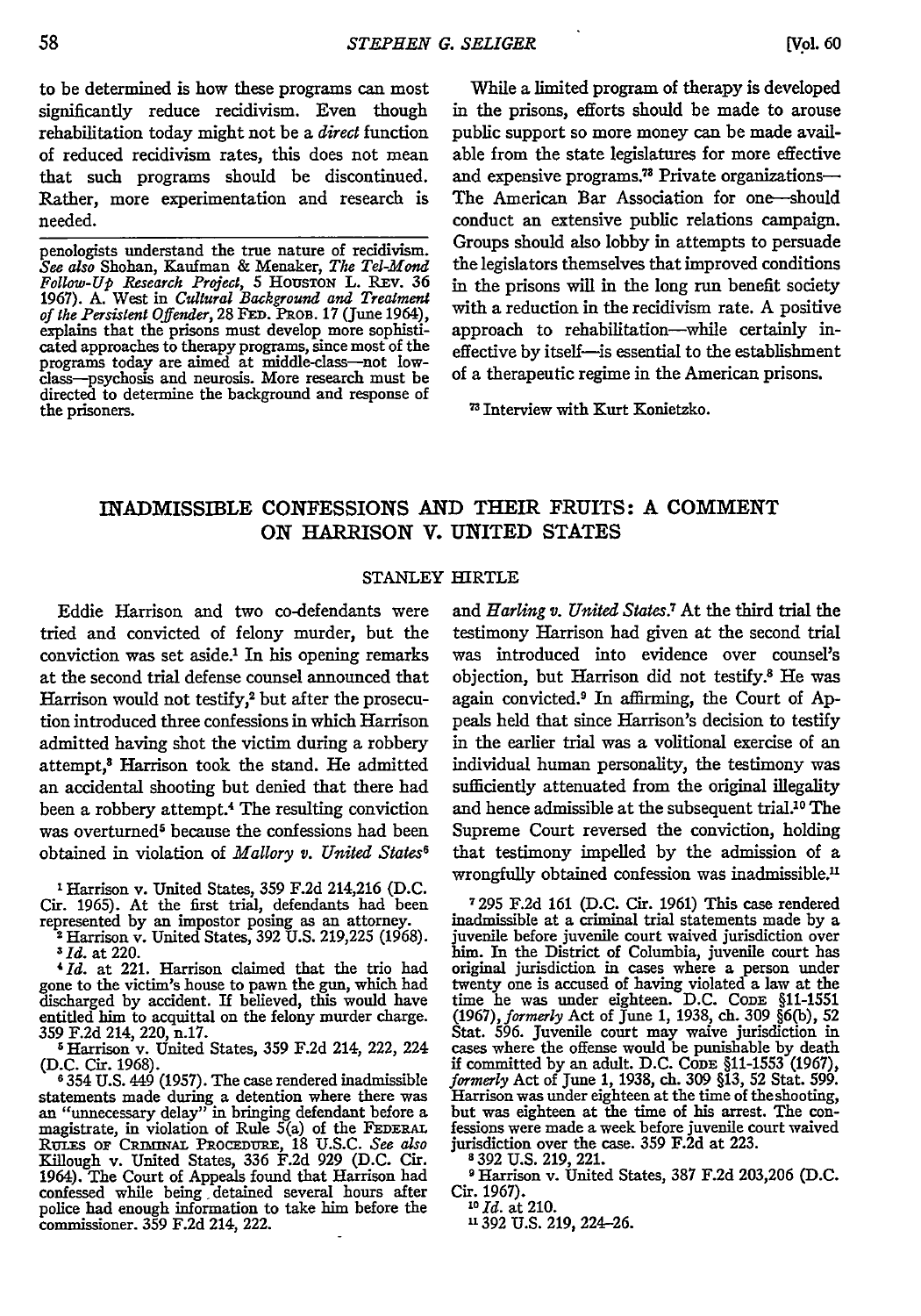There was a natural presumption, the Court stated, that Harrison would not have made such a damaging admission but for the admission of the confessions into evidence. The prosecution had the burden of proving this presumption false, and it did not do **so <sup>2</sup>**Justices Harlan, Black, and White dissented.<sup>13</sup>

The basic issue in the case is whether testimony given **by** defendant in an attempt to overcome the effects of an illegally obtained confession should have been excluded from a subsequent trial<sup>14</sup> under the fruit of the poisonous tree doctrine.<sup>15</sup> The Supreme Court based its holding on *Silverthorne Lumber Co. v. United States,* which held that illegally obtained evidence could not be used indirectly,<sup>16</sup> and on California cases which applied

*<sup>12</sup>Id.* at **225.**

*11 Id.* at **226-28.**

**14 The** Court first held that Harrison had no claim based on the privilege against self-incrimination. 392 U.S. 219, 222. Courts have consistently held that testimony given **by** a defendant at a prior trial is admissible against him at a subsequent trial for the same offense and is not barred by the Fifth Amend-ment. Edmonds v. United States, 273 F.2d 108,112 (D.C. Cir. 1959); United States v. Grunewald, 164 F. Supp. 644, 646-48 (S.D.N.Y. 1958). They reason that prior trial testimony is indistinquishable from that prior trial testimony is indistinguishable from pretrial statements. United States v. Grunewald, *supra* at 648. The rule seems questionable, however, since the effect of reading defendant's entire testimony from a previous trial into evidence is to deprive him of his right not to testify at trial if he did not exercise it at his first trial. *See* Curtis v. State, 212 So. 2d 689,692 (Ala. 1968). This is contrary to the usual view that a new trial proceeds as if there had been no former trial. Orfield, *New Trial in Federal Criminal Cases,* 2 VII. L. REv. **293,343 (1957); 39** Am. JuR. *New Trial* §217

(1942); **66 C.J.S.** *New Trial* **§230 (1950).** There was a distinct claim that Harrison was com- pelled to testify against himself **by** the introduction pelled to testify against himself by the introduction<br>of the unlawfully obtained confession. The courts have used language indicating that the privilege against self-incrimination is violated when the state penalizes a person for remaining silent. Malloy v. Hogan, 378<br>U.S. 1, 6-8 (1964). But even though Harrison was in fact compelled to testify-if he did not, the jury would make its decision with an unrebutted confession before it-the Court was unwilling to find a violation of the privilege against self-incrimination. Since, as Justice White notes, 392 U.S. at 229-30 (dissent), compulsion will exist whether or not the evidence was lawfully obtained, allowing a Fifth Amendment claim would obtained, allowing a Fifth Amendment claim would logically exclude all evidence harmful to defendant since he would be compelled to answer it. However, even though the Court does not recognize the harmful effects of the confessions as creating compulsion in the Fifth Amendment sense, it does recognize them as a kind of compulsion which forms the causal link between the police illegality and the testimony neces- sary for exclusion under the fruit of the poisonous tree doctrine. **15 The** doctrine is also known as taint, and as the

derivative evidence rule. Nardone v. United States, 308 U.S. 338,341 (1939). **<sup>16</sup>**251 U.S. **385,392** (1920).

the fruit of the poisonous tree doctrine to exclude testimony which was "impelled by the erroneous admission of illegally obtained evidence".17 It found these cases a logical application of the rule it had set forth in *Silverthorne Lumber Co. v. United* States,<sup>18</sup> Nardone v. United States<sup>19</sup> and *Wong Sun v. United States.2* The dissenting justices and the Court of Appeals believed that exclusion would be an unwarranted extension of the fruit of the poisonous tree doctrine.<sup>21</sup> It is useful to examine whether the doctrine is being extended at all, *i.e.,* whether there are meaningful distinctions between the situation in *Harrison* and those to which the doctrine has been applied in the past.

The courts exclude evidence obtained by unlawful police activity such as an unlawful search, $2$ detention,<sup>23</sup> interrogation<sup>24</sup> or lineup identifica-

**17** People v. Dixon, 46 Cal. 2d 456,458, **296** P.2d 557,559 (1956). The California cases held that when it appeared that a defendant testified in order to rebut illegally obtained evidence, the testimony could not be segregated from the evidence. It did not make the admission of the evidence harmless error, People v. Spencer, 66 Cal. 2d 158,165-69, 57 Cal.<br>Rptr. 163, 169-71, 424 P.2d 715,721-23 (1967); People<br>v. Luker, 63 Cal. 2d 464,479, 47 Cal. Rptr. 209,218, 407<br>P.2d 9,18 (1965); People v. Polk, 63 Cal. 2d 443,448<br>47 Cal. subsequent proceedings. People v. Polk, *supra* at 450–1, 7 Cal. Rptr. at 5, 406 P.2d at 645. People v. Jackson, 60 Cal. Rptr. 248,251, 429 P.2d 600,603 (1967). See also People v. Stockman, 63 Cal. 2d 494,502 47 Cal. Rptr. 365,369-70, 407 P.2d 277,281-82 (1965); People v. Nye, 63 Cal. 2d 166,175-76, 45 Cal. Rptr. 328,334-35, 403 P.2d 736, 742-43 (1965); People v. Davis, 62 Cal. 2d 791, 796, 44 Cal. Rptr. 454,457, 402 P.2d 142,145 (1965). California case law on the exclusionary rule has influenced the Supreme Court before. People v. Cahan, 44 Cal. 2d 434,445, 282 P.2d 905,911 (1955) *quoted in* Mapp v. Ohio, **367** U.S. 905,911 (1955) quoted in Mapp v. Ohio, 367 U.S.<br>643,651-2 (1961).<br>1996).

**18 251 U.S.** 385 **(1920).** Police illegally seized and photographed certain ledgers, then used the photographs to obtain a search warrant for the ledgers. The court excluded the ledgers.

<sup>19</sup> 308 U.S. 338 (1939). The Court gave defendant the right to inquire into the uses which the prosecution<br>had made of an illegal wiretap.<br><sup>29</sup> 371 U.S. 471,485–87 (1963). For relevant facts<br>see text accompanying notes 29 and 30 *infra*.<br><sup>21</sup> Justice White, the principal

that the purpose of the exclusionary rule is to deter police misconduct; the possibility that a confession would lead to incriminating testimony by defendant is too remote to influence the police one way or another. **<sup>392</sup>**U.S. at 231-2 (dissent). The Court of Appeals felt that the decision to testify was a volitional act of an individual human personality and therefor the testimony should have been admitted under the doc-<br>trine of attenuation. 387 F.2d at 210. These views are trine of attenuation. 387 F.2d at 210. These views are<br>discussed below.<br><sup>22</sup> Mapp v. Ohio, 367 U.S. 643 (1961).<br><sup>23</sup> Mallory v. United States, 354 U.S. 449 (1957).<br><sup>24</sup> Miranda v. Arizona, 384 U.S. 436 (1966).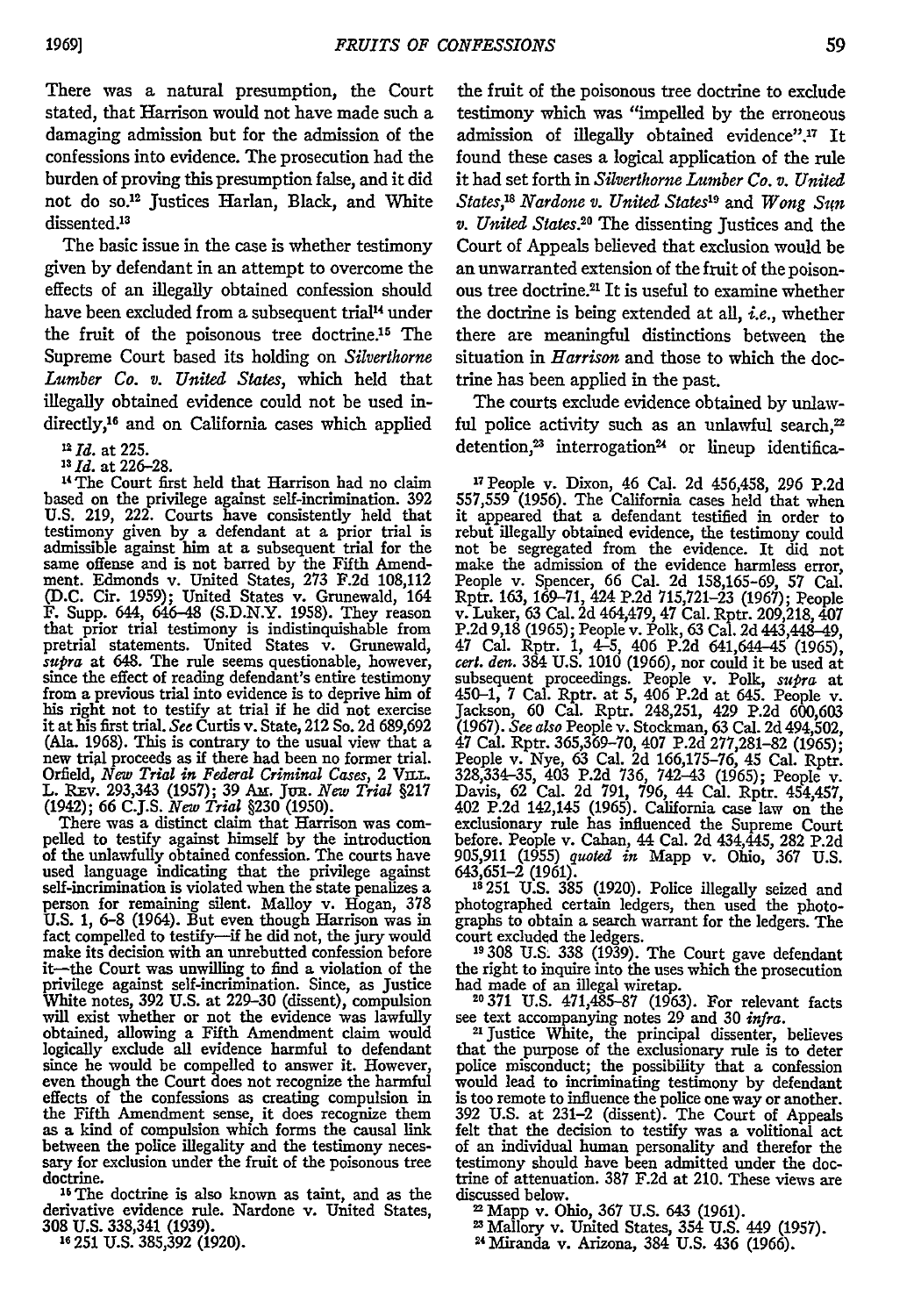tion.<sup>25</sup> The fruit of the poisonous tree doctrine is used to determine the admissibility of evidence in some way connected with the illegality.<sup>26</sup> The courts have not dearly defined the doctrine, but a few general principles do emerge. One, stated in *Silverthorne Lumber Co. v. United States,* is that evidence illegally obtained "shall not be used at all".<sup>27</sup> This requires the exclusion of evidence which the state obtained by making use of some other illegally obtained evidence. A similar provision, stated in *Wong Sun v. United States,* requires exclusion when the evidence "has been come at by exploitation of the ... illegality".<sup>28</sup> Cases decided under these principles have been of two types. One involves evidence which comes to light during the illegal act itself. Thus, in *Wong Sun v. United States,* an incriminating statement made by defendant during an illegal search and arrest was excluded as fruit of the search and arrest.<sup>29</sup> The second type occurs when police utilize information discovered during the illegal act and, as a result of investigation, discover new evidence. In *Wong Sun,* defendant's incriminating statement revealed the

**26** United States v. Wade, 388 U.S. 218 (1967); Gilbert v. California 388 U.S. 263 (1967).

 $26$  The fruit of the poisonous tree doctrine is one test which is applied to evidence to determine admissibility. Another is standing of the defendant to object to the evidence. *See* Edwards, *Standing to Suppress Unreasonably Seized Evidence,* 47 Nw. U.L. REv. 471 (1952). A third is whether the purpose of the evidence will be to impeach testimony or to prove guilt. *See* Walder v. United States, 347 U.S. 62,64-65 (1954); *but see* Groshart v. United States, 392 F.2d 172, 175-80 (9th Cir. 1968). For a discussion of this area, *see* Comment, *Fruit of the Poisonous Tree-A Plea far Relevant*

*Criteria*, 115 U. P.A. L. REV. 1136 (1967).  $a$  251 U.S. 385,392 (1920): "The essence of a provision forbidding the acquisition of evidence in a certain way is that not merely evidence so acquired shall not be used befor shall not be used before the Court but that it shall not be used at all. Of course this does not mean that the facts thus obtained become sacred and inaccessible. If knowledge of them is gained from an independent source they may be proved like any others... **" 371** U.S. 471, 487-88 (1963). "We need not hold

that all evidence is 'fruit of the poisonous tree' simply because it would not have come to light but for the illegal actions of the police. Rather, the more apt question in such a case is 'whether, granting estab-lishment of the primary illegality, the evidence to which instant objection is made has been come at by exploitation of that illegality or instead by means sufficiently distinguishable to be purged of the primary taint'." MAQUIRE, EVIDENCE OF GUILT 221 (1959).<br><sup>29</sup> 371 U.S. 471,484-87 (1963). It does not appear

that any intermediate unlawfully obtained evidence was used to procure the statement and hence it would seem that the exploitation principle would have been preferable to the use principle of *Silrerthorne.* However, the Court quoted *Silverthorne,* 371 U.S. 471, 485, and did not announce the exploitation doctrine until a later part of the case, *Id.* at 488. location of hidden narcotics, which police then seized. These were also excluded as fruit of the search and arrest.<sup>30</sup>

*Harrison* does not fit clearly into either type, although it resembles the cases in which police follow up on information learned during the illegal act. The major distinction is the lack of police involvement with the testimony. The confession was exploited, not by the police, but by the prosecution which introduced the rebuttal testimony at the third trial. Moreover, Harrison made his decision to testify on his own, insulated from the presence of police and prosecution by the protections of court and counsel. But the Supreme Court was not bothered by this distinction. None of its cases suggested that only police were prohibited from exploiting illegally obtained evidence. And even if neither police nor prosecution were in Harrison's immediate presence when he made his decision to testify, the prosecution had made the decision necessary by confronting him with the devastating effects of an illegally obtained confession.21 Thus the state was as causally involved in the procurement of the rebuttal testimony as it is when police utilize unlawfully obtained evidence and, by investigation, discover other evidence.

However, *Silverthorne* and *Wong Sun* also indicate that evidence is admissible if it is derived from an independent source, $32$  or if it is obtained "by means sufficiently distinguishable [from the illegality]".<sup>33</sup> This reasoning is used in cases where police had access to both lawfully and unlawfully

**0 371** U.S. 471, 487-88 (1963). This would logically have fit under either the use or exploitation principles. The Court did not cite the use principle here, but instead announced the exploitation principle. This consideration and that in note 29 *supra* make it appear that the *Wong Sun* Court saw no distinction between the two principles. **"1** Fahy v. Connecticut, 375 U.S. 85,91 (1963); Payne

v. Arkansas, 356 U.S. 560,568 (1958); People v. Spencer<br>66 Cal. 2d 158, 163–69, 57 Cal. Rptr. 163,169–71, 424<br>P.2d 715,721–23 (1967); People v. Schader, 62 Cal<br>2d 716,728–30, 44 Cal. Rptr. 193,201–2, 401 P.2d 665. 673-74 (1965). Confessions have special prejudicial effects since both defendant and jury are likely to regard them as conclusive evidence of guilt. The psychological effects on a defendant are particularly important since the exclusionary rule operates by having criminals police the police by taking the initiative and objecting to evidence. A criminal will not act as a "private attorney general" if, because he had confessed, he decides his conviction is assured. He will probably choose to seek mercy and not antagonize anyone by objecting to evidence. Thus it can be argues that a higher degree of exclusion is needed to counteract the effects of confessions.

**251** U.S. 385,392 (1920).

371 U.S. 471,487-88 (1963).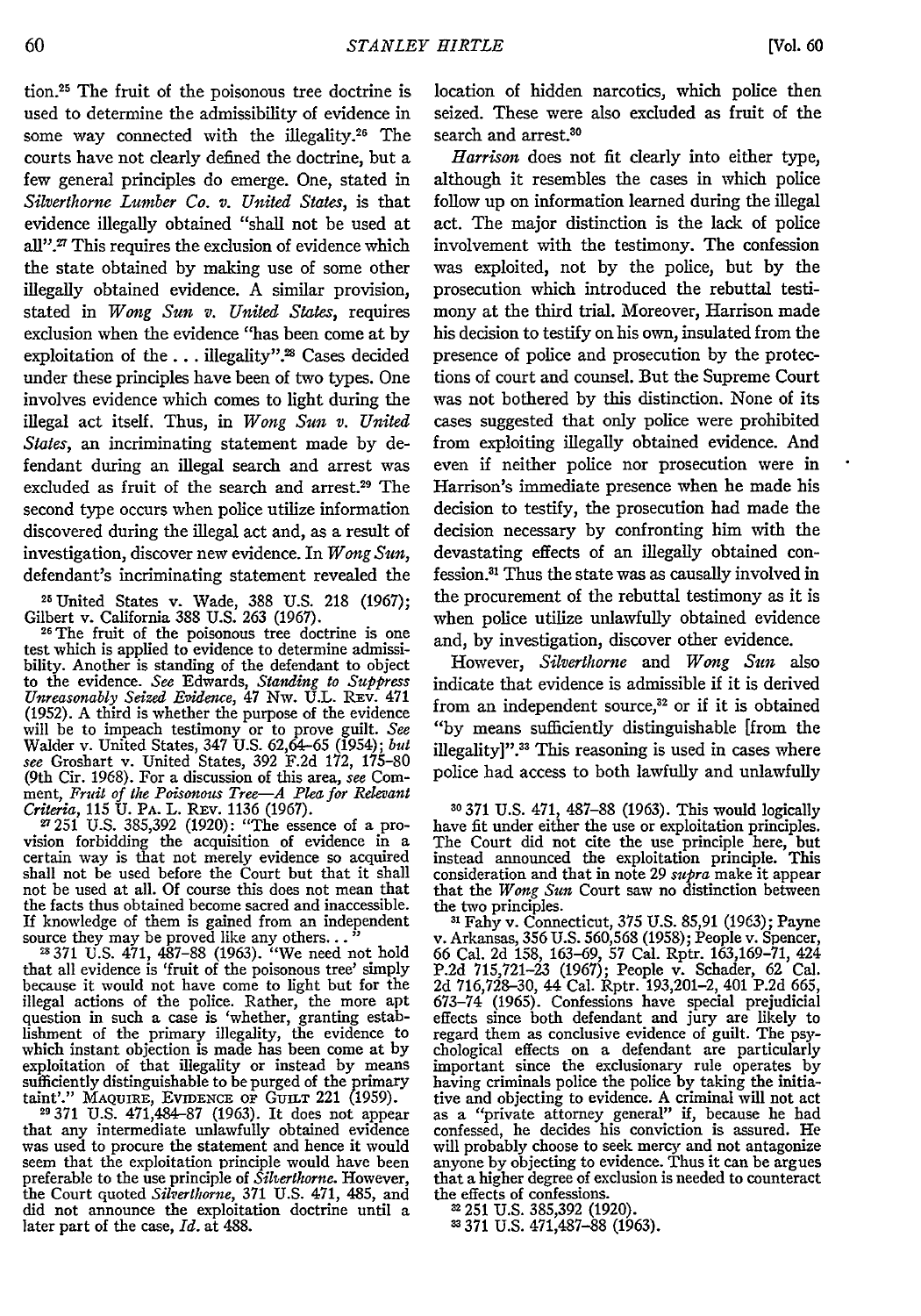obtained information. For example, in *Harlow v. United States<sup>34</sup>* police, by lawful use of an informer and by unlawful search of defendant's mail, learned that a certain individual was participating in a bribery ring. This individual confessed during interrogation and implicated the defendant. As a result, a search warrant was issued and the mail, which police had previously opened unlawfully, was seized and introduced into evidence. The conviction was affirmed on the grounds that the knowledge was obtained through an independent source. Such cases are difficult and must be resolved by speculating what would have happened had there been no unlawful act and evaluating such speculation in terms of who bears the burden of proof.35

Evidence is also admissible under *Nardone v. United States* where "as a matter of good sense" the causal connection between the evidence and the illegality "is so attenuated as to dissipate the taint".<sup>36</sup> The attenuation doctrine is difficult to apply, since it says very little on its face. The language of *Nardone* suggests that it is designed to prevent extreme results, as measured by the intricacy of the argument claiming a causal connection.<sup>37</sup> As a practical matter it may merely give

**-** 301 F.2d 361,372-3 (5th Cir. 1962), *cert. den.* 371 U.S. 814 (1962). **3**

**5** The burden of proof, rather than the language of the independent source principle may be the decisive issue in these cases, since the facts of a case rarely indicate what influence illegally obtained evidence had on police decisions, even in cases where lawfully obtained evidence was logically sufficient to excite reasonable suspicion. In *Harlow v. United States,* 301 F.2d 361, 372-3 (5th Cir.), *cert. den.* 371 U.S. 814 (1962), defendant claimed that another's confession had been induced by confronting him with knowledge obtained from the unlawful search of defendant's letters. The Court held that the participant might have confessed anyway, and that defendant had the burden of proving that he would not have. Cases like *United States v. Paroutian,* 299 F.2d 486,489 (2d Cir. 1962), *Chapman v. California,* 386 U.S. 18,23-24 (1967), and *Harrison,* 392 U.S. 219,224-26 (1968), indicate that the State should bear the burden since its illegal act has caused the difficulty. This problem is related to the question of harmless error. *See generally* Maguire, *How to Unpoison the Fruit-The Fourth Amendment and the Exclusionary Rule,* 55 J. Cm. L.C. & **P.S.** 307,320-21 (1964). 36308 U.S. 338,341 (1939) "Sophisticated argument

may prove a causal connection between information obtained through [illegality] and the Government's proof. As a matter of good sense, however, such con- nection may have become so attenuated as to dissipate the taint." *Nardone* itself did not exclude or admit any evidence, but granted defendant a hearing to inquire into the use which the Government had made of a wiretan. **37** *Id.*

a court a reason not to exclude evidence when it doesn't want to.<sup>33</sup>

The Court of Appeals held Harrison's testimony admissible, relying on decisions which held that the causal connection is sufficiently attenuated when police learn the identity of a prosecution witness as a result of an illegal act.<sup>39</sup> The rationale behind these "tainted witness" cases depends on distinctions between the testimony of a witness and physical evidence. A witness might come forward voluntarily **if** he were not discovered; physical evidence could not.40 A witness has control over his testimony, while physical evidence speaks for itself.<sup>41</sup> Thus in "an individual human personality ... elements of will, perception, memory and volition interact" <sup>42</sup> in such a way that it may be uncertain that the police illegality caused the testimony of the "tainted witness".<sup>43</sup>

<sup>33</sup> Many of the cases where evidence has been ad-<br>mitted under the doctrine of attenuation were based mitted under the doctrine of attenuation were based<br>on *Mallory* violations. See Brown v. United States<br>375 F.2d 310,319 (D.C. Cir. 1967); Smith v. United<br>States, 324 F.2d 879,881 (D.C. Cir. 1963), cert. den.<br>377 U.S. 954 It may be that the courts wish to avoid extending the controversial *Mallory rule. See* Ruffin, *Out on a Limb of the Poisonous Tree: The Tainted Witness,* **15** U.C.L.A.

L. REV. 32,45 (1967).<br>
<sup>29</sup> 387 F.2d 203,209-10 & n.28 (1967) citing Brown<br>
v. United States, 378 F.2d 310 (D.C. Cir. 1967).<br>
McLindon v. United States, 329 F.2d 238,240-41<br>
(D.C. Cir. 1964); Smith v. United States, 224 F. 879,881 (D.C. Cir. 1963), *cert. den.* 377 U.S. 954 (1964); Payne v. United States, 294 F. 2d 723, 726-27 (D.C. Cir.), *cert. den.* 368 U.S. 883 (1961). **40** McLindon v. United States, 329 F.2d 238, 241

n.2 (D.C. Cir. 1964). 41 Smith v. United States, 324 F.2d 879,881 (D.C.

Cir. 1963), *cert. den.* 377 U.S. 954 (1964). *4Id.*

 $42$  *H<sub>3</sub>*. This does not mean that the testimony should be admitted in all such cases, just because causation is uncertain. The issue is really the burden of proof. See note 35 *supra. Wong Sun* v. United States, 371 U.S. 471,486 (1963), held that the policies behind the exclusionary rule do not distinguish physical and verbal evidence. The case can be distinguished from *Harrison* in that there the verbal evidence was a statement made during an illegal search and arrest, not strategic testimony given later in court. The tainted witness cases have the additional problem of basing the admissibility of testimony on whether or not the witness felt like testifying at the time the police found *him. Compare* Smith v. United States, 324 F.2d 879 (D.C. Cir. 1963), *cert. den.* 377 U.S. 954 (1964) (witness who changed his mind as a result of conscience, admissible) *with* Williams v. United States, 382 F.2d 48,51 (5th Cir. 1967) (witness presumably willing, inadmissible) *and* Brown v. United States, 375 F.2d 310 (D.C. Cir. 1967) (witness presumably willing, admissible). *See also* Smith v. United States, 344 F.2d  $545,547$  (D.C. Cir. 1965) (witness pressured by police inadmissible); United States v. Tane, 329 F.2d 848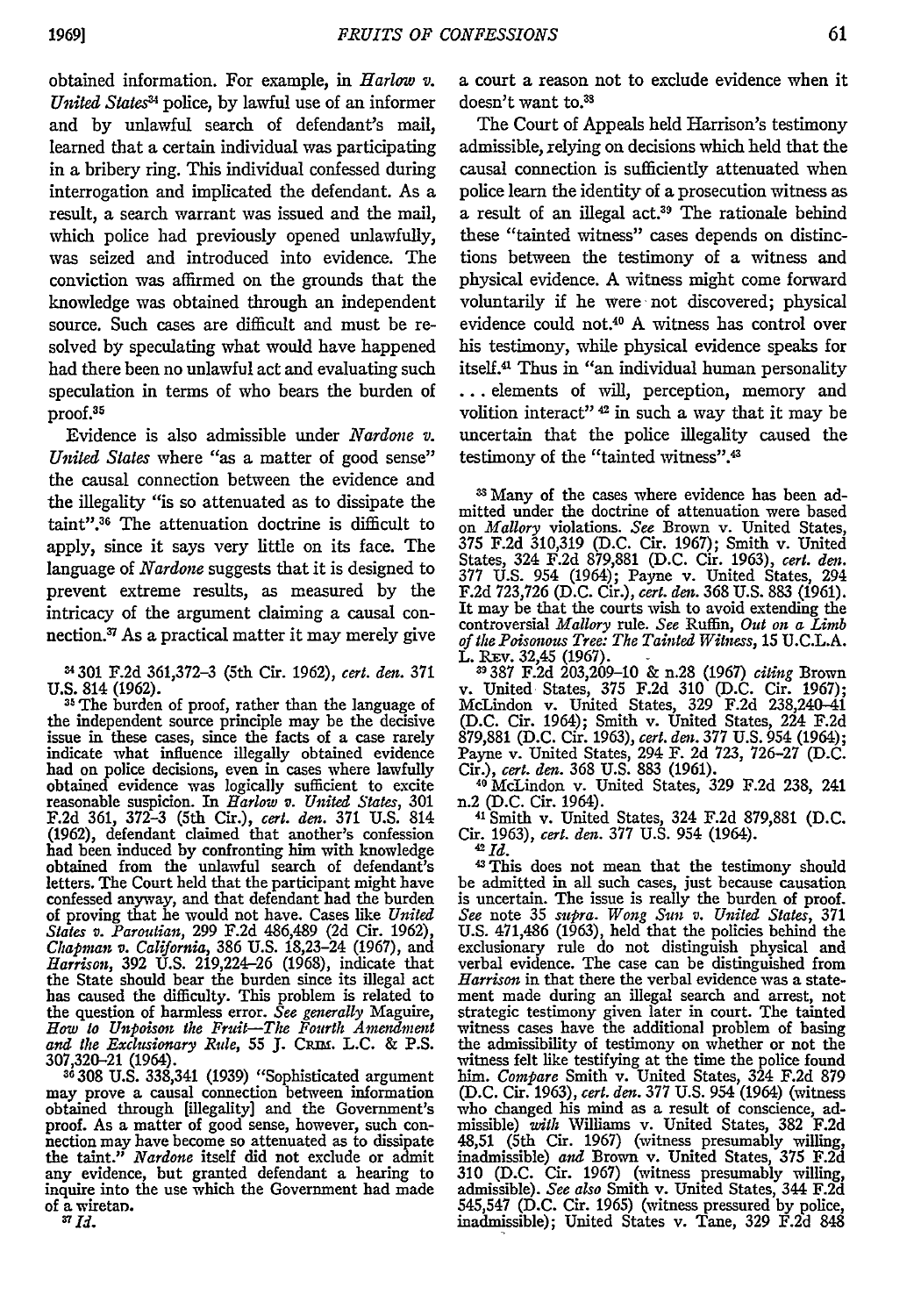The "tainted witness" cases should not apply to *Harrison."* There are significant differences between a prosecution witness whose identity was discovered through police illegality and a defendant who took the stand to rebut wrongfully obtained evidence. Harrison was facing the death penalty45 and was protected by the privilege against selfincrimination. It is dearly unreasonable to believe that he would have come forth voluntarily and admitted so much had the confessions not been introduced. The causal connection between the confessions and the testimony is very dear. Will, perception, memory and volition are only relevant as they provide meaningful alternatives in the causal chain, not as mystical qualities which in themselves invoke the doctrine of attenuation. Thus the fact that Harrison made a tactical decision to testify on the advice of counsel should not be conclusive.<sup>46</sup> Volition, reflection and advice of counsel are irrelevant, since they could not have helped to counteract the effects of the confessions.<sup> $47$ </sup> The government should not escape by claiming that Harrison made a voluntary act, when that act was in fact necessitated by the introduction of the confessions.<sup>48</sup> Nor should it escape because the decision was made as a matter of trial tactics.<sup>49</sup>

(2d Cir. 1964) (witness pressured by police, inadmissible). This may make some sense in terms of causation in fact but, evidentiary problems aside, the disposition of the witness when the police arrive seems to be pure chance, unrelated to any policy behind the exclusionary rule. *See* Pitier, *"The Fruit of the Poisonous Tree" Revisited and Shepardized,* **56 CAL.** L. R v. **579,623-24 (1968).** It may be that many distinctions in this area are purely arbitrary. Amsterdam, *Search, Seizure, and Section 2255: A Comment,* 112 **U.** PA. L. REv. 378,390-91 (1964). *See generally Ruffin, Out on a Limb of the Poisonous Tree: The Tainted Witness,* **15** U.C.L.A. L. RFv. **32** (1967).

4Noted **by** the Supreme Court. **392 U.S.** at **223** n.9. 4 387 **F.2d** at 210. *46 Id.*

*4T Id.* at 215-16 (Bazelon, **J.** dissenting, *pet. for reh. en banc).*

4For a discussion of the self-incrimination aspects

of the case *see* note 14 *supra.* 49 The harmful effects that police illegality can have on defendant's trial tactics have not been ignored. The facts of *Fahy v. Connecticut,* **375** U.S. 85,91 (1963), are not unlike those in *Harrison* in that there evidence illegally seized and confessions induced by the seizure were introduced, and defendants took the stand in the hope of mitigating them. The Court recognized the limitations this placed on their case as an example of the prejudice caused by the admission of the evidence, but did not rule on the testimony itself. *See also* United States v. Wade, 388 U.S. 218,240-41 (1967). There the Court recognized the harm done to defendant's case if counsel had to dwell on lineup identifications by prosecution witnesses in the hope of finding some illegality.

Thus the Court of Appeals decision appears erroneously based.<sup>50</sup>

The proper result of the case and the proper scope of the fruit of the poisonous tree doctrine should be determined by considering the policies behind the exclusionary rule<sup>51</sup>-deterrence of police misconduct and preservation of the moral force of the law.<sup>52</sup> To deter police misconduct effectively, the courts must consider the psychology of the policeman. Presumably the police will be less

**5** The Court of Appeals also held "[ilt would be rash to assume that defendants.., would be induced to testify favorably to the Government by either the introduction of the prior confessions or their procurement three years previously." **387** F.2d at 210. The unfavorable relative to the evidence already before the court. Thus Harrison's testimony admitting the shooting but denying the robbery attempt was favorable to him in the presence of the confession admitting both the shooting and the robbery attempt. It was unfavorable to him at the third trial where there was little other evidence connecting him with the shooting. 387 **F.2d** at 210-12.

<sup>51</sup> Theoretically the doctrine should cease to be applied at the point of diminishing returns where the social cost in terms of police illegality which could have been deterred and public respect for the law which could have been preserved is outweighed by the social cost of releasing criminals instead of jailing them. *See* Comment, *Fruit of the Poisonous Tree-A Plea for Relevant Criteria.* **115 U.** PA. L. REv. 1136, 1140 **(1967).** This paper will not attempt to measure such social cost. Instead it will assume that any sub stantial deterrence of police illegality or furtherance of the integrity of the law will outweigh whatever harm may be done **by** releasing Harrison and any others similarly situated. This assumption seems reasonable in view of the willingness of courts to exclude evidence in the past and the limited scope of *Harrison* in comparison with other decisions such as *Miranda.* Justice White agrees with this approach in his dissent although not with the result. He says that the only purpose of the exclusionary rule is to deter the police and that exclusion in *Harrison* does not substantially deter the police because they will not foresee the use of the confession. 392 U.S. at 231-2. Of course one determines how much deterrence is substantial **by** evaluating the social costs mentioned above. This is probably a matter of individual point of view and more empirical evidence is needed. See Comment, Interrogations in<br>New Haven: The Impact of Miranda, 76 YALE L. J.<br>1519 (1967); Nagel, Testing the Effects of Excluding<br>Illegally Seized Evidence, 1965 WIS. L. REV. 283 (1965). Harrison v. United States, 392 U.S. 219,224 n.10

(1968); Miranda v. Arizona, 384 U.S. 436, 479-80 (1966); Elkins v. United States, 364 U.S. 206,222-23 (1960); Olmstead v. United States, 277 U.S. 438,485 (1928) (Brandeis, J. dissenting). The *Mallory* rule is based on these considerations. Mallory v. United States, 354 U.S. 449,452-53 (1957). *Harling v. United States,* **295 F.2d 161,163-64** & n.12 **(D.C.** Cir. **1961),** is based on these considerations and another, the *parens patriae* function of the juvenile court. *Harling* is probably obselete in view of *In re Gault,* 387 U.S. 1,55 (1967), which held that the privilege against self-incrimination applies to juvenile court proceedings.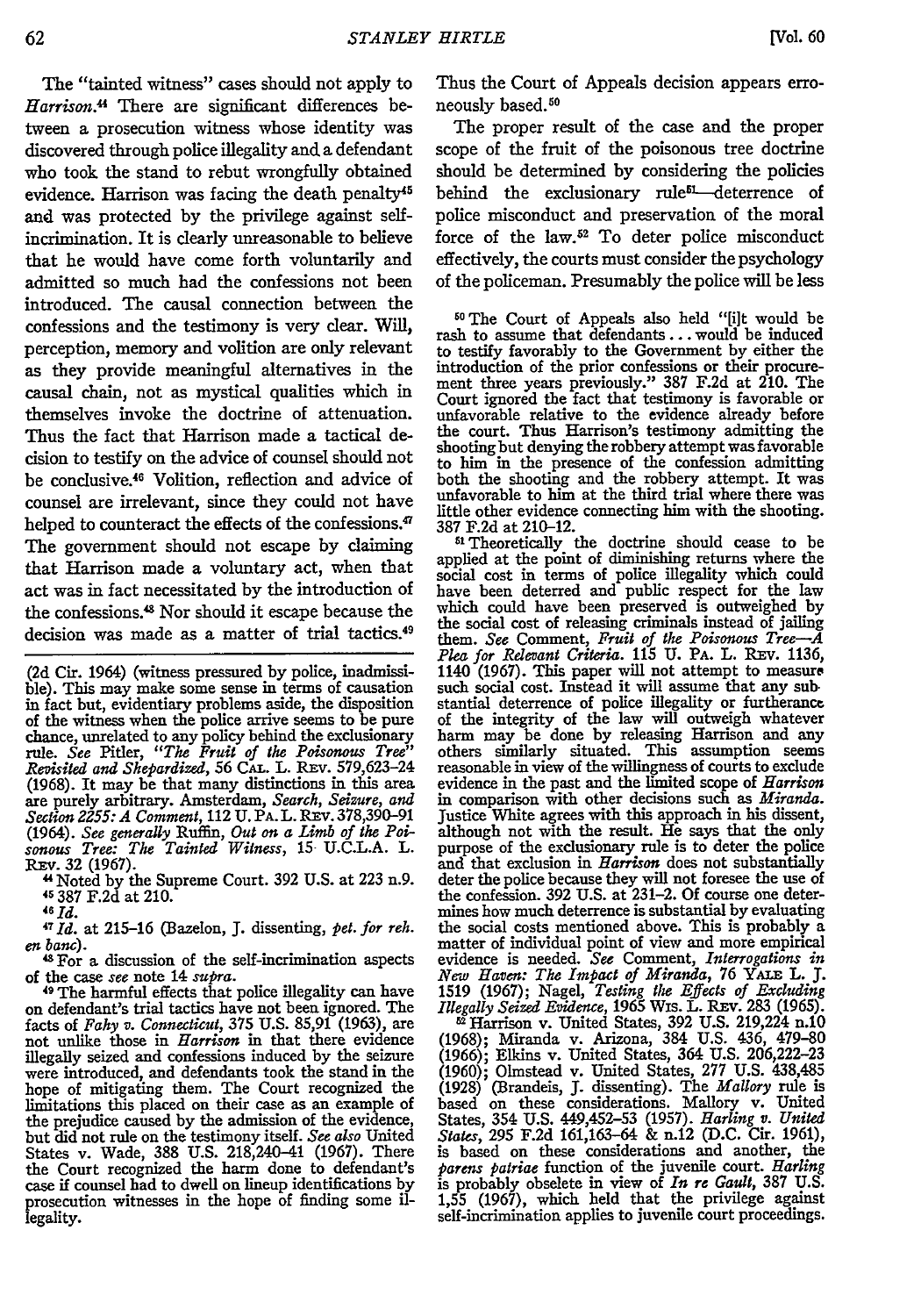likely to act illegally if the evidence obtained can not be used in court. But it is not conclusive to note, as Justice White does, that the police who detained Harrison could not have forseen that incriminating testimony would result.<sup>53</sup> Exceptions to the exclusionary rule may defeat the rule by encouraging the police to act illegally in the hope that a conviction will result, even if some evidence may be excluded.<sup>54</sup> The policeman, in deciding whether to act legally or illegally, may be motivated by emotional zeal as well as by the desire to obtain a conviction. He may also evaluate the alternative benefits of harassment as a means of controlling criminals,<sup>55</sup> as well as the likelihood of getting a conviction if the rules are observed. In the latter sense, it is possible that too many exclusionary rules will deter the police from trying to get convictions at all and encourage them to adopt harassment as an alternative policy. Thus, as the courts have admitted, any attempt to predict the effect that exclusion in a particular set of circumstances will have on police conduct may be speculation.<sup>56</sup>

The policy of preserving the moral force of the law is dearer. The state's law enforcement machinery should act as adversary to the criminal in such a way as will earn the respect of the public.<sup>57</sup> As such it should not benefit from its own wrongdoing,<sup>53</sup> especially consciously or deliberately. In the language of *Wong Sun v. United States,* it should not exploit illegality. 59 If it attempts to do so the judge must preserve the moral force of the law by negating any benefit which it may have received. 60 Even though it may be impossible to put defendant and prosecution in the position they would have been had the police acted lawfully,<sup>61</sup>

**E8** 392 U.S. at 231-32 (dissent).

"People v. Bilderbach, 62 Cal. 2d 757,766-67, 44 Cal. Rptr. 313, 318-19, 401 P.2d 921, 926-7, (1965).

<sup>15</sup> See Comment, *Search and Seizure in Illinois:*<br>*15Sept constitutional Right of Privacy*, *Enforcement of the Constitutional Right of Privacy,*<br>47 Nw. U.L. REv. 493,498, 502 (1952).<br><sup>56</sup> Harrison v. United States, 392 U.S. 219,224<br>n.10 (1968); Elkins v. United States, 364 U.S. 206,218

(1960). For empirical attempts to deal with the problem, *see* note 51 supra.

<sup>57</sup> "The quality of a nation's civilization can be largely measured by the methods it uses in the enlargely measured by the methods it uses in the en-<br>forcement of its criminal law." Schaefer, *Federalism*<br>*and State Criminal Procedure*, 70 HARV. L. REV. 1,26 (1956) *quoted in* Miranda v. Arizona, 384 **U.S.** 436,480 (1966). "People v. Bilderbach, 62 Cal. 2d 757,763, 44 Cal.

Rptr. 313,316, 401 P.2d 921,924 (1965). 69 371 U.S. 471,487-88 (1963).

&0This is "the imperative of judicial integrity." Elkins v. United States, 364 U.S. 206,222 (1960). **<sup>61</sup>**United States v. Bayer, 331 U.S. 532, 540 (1947).

official disapproval of police lawlessness is of great importance.<sup>62</sup> In *Harrison* the police obtained the confessions unlawfully; the prosecutor introduced them at the second trial and, deprived of them at the third trial by the exclusionary rule, built his case around the testimony which Harrison had given in what appears to have been a desperate attempt to rebut the confessions. In this sense the testimony caused by the confessions was being used as a substitute for them. Because this practice is such an exploitation of illegality as to be inconsistent with judicial integrity, the Supreme Court's decision appears to be correct.

The effects of the case are expressly limited by the Court to the peculiar facts which the case presents,<sup>63</sup> but they will no doubt extend into cases with similar facts. The Court did not base its holding on the kind of police illegality, $<sup>64</sup>$  implying</sup> thereby that exclusion based on *Mallory* will go as far as exclusion based on any other rule. It did give weight to the special prejudicial effects of confessions.<sup>65</sup> However, it is likely that any unlawfully obtained evidence which is so damaging as to cause a conviction if not rebutted will be subject to the same considerations. A more difficult question is presented if there were both lawfully and unlawfully obtained incriminating evidence present when defendant testified, since the prosecution would claim that the evidence came from an independent source. In view of the recognized prejudicial effects of confessions, the courts are likely to exclude any testimony which is a rebuttal of an unlawfully obtained confession, even though there is other evidence on the same point. A harder question is whether all of defendant's testimony might be excluded in such a case. The California cases suggest that it might not be.<sup>66</sup> The key question may be to what extent the prosecution must show that the testimony was not induced by the

1Olmstead v. United States, 277 U.S. 438,485 (1928) (Brandeis, J. dissenting). Official disapproval of police lawlessness is more important than official disapproval of individual lawlessness, since the police, as servants of the state, claim power and authority superior to that of the individual.<br> $\frac{\text{cs}}{\text{s}}$  392 U.S. at 223 n.9.

*4Similarly* People v. Schader 62 Cal. 2d 716 728- 31, 44 Cal. Rptr. 193, 200-02, 401 P.2d 665, 672-74, (1965). *But see* Hoffa v. United States, 385 U.S. 293, 308 (1966).

<sup>65</sup> 392 U.S. at 222-3. See note 36 supra.<br>
<sup>66</sup> People v. Mathis, 63 Cal. 2d 416,432-34, 406<br>
P.2d 65,76,46 Cal. Rptr. 785,796 (1965), cert. den.<br>
385 U.S. 857 (1966); People v. Nye, 63 Cal. 2d 166,<br>
175-6, 403 P.2d 736,7 pelled in that situation.